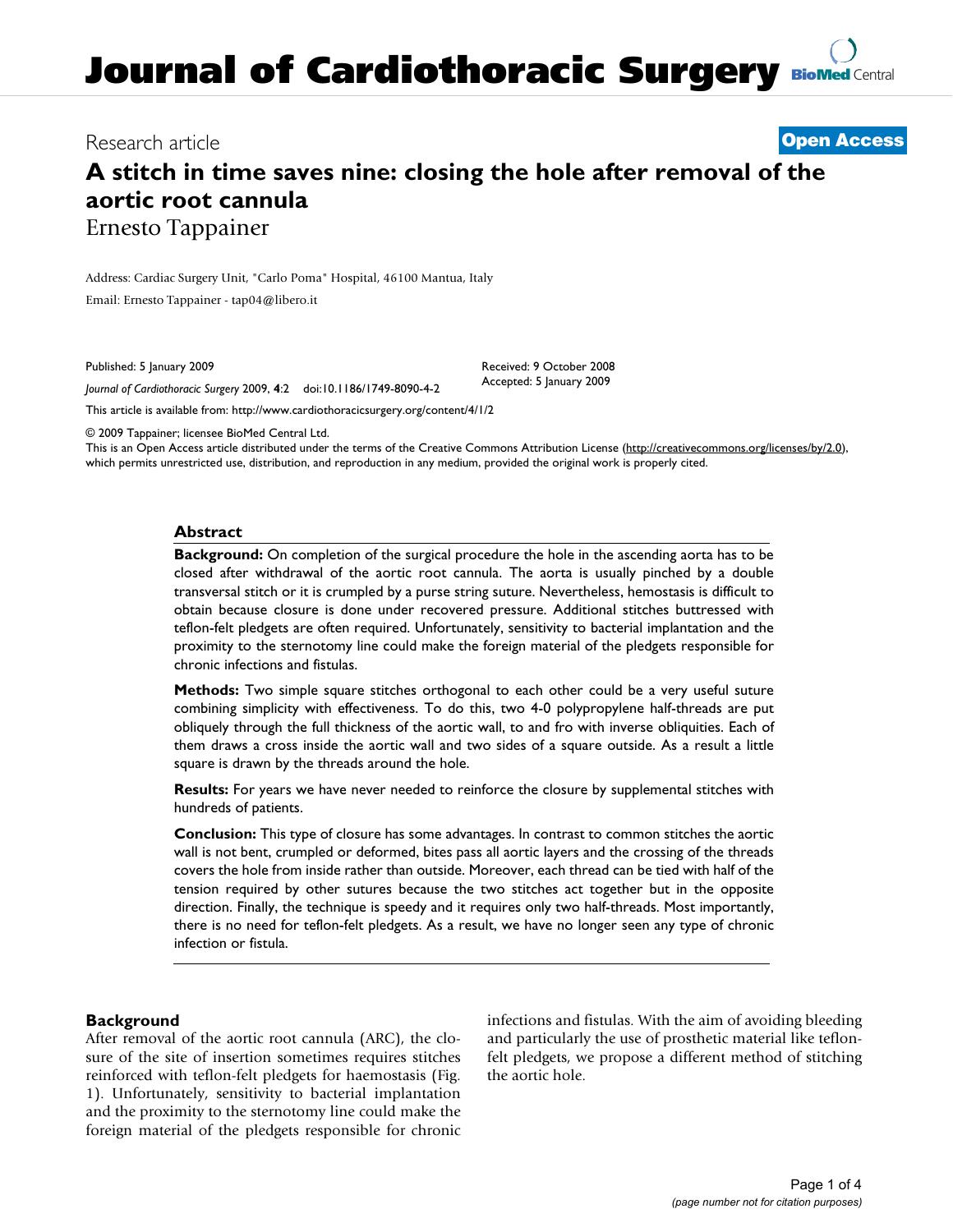

#### Figure 1

**Continous lines show threads on the external surface of the aorta**. Dotted lines show the internal passages of the needle as well the threads inside the aorta. a) The common single transversal stitch which is obtained from 2 passages of the needle. The passages are both in the same direction and orthogonal to the aorta. The X of the threads is outside and above the aortic hole. b) Reinforcement by a supplemental stitch with teflon-felt pledgets. The 2 passages of the needle are transversal again. c) The aorta is deformed after the stitches are tied.

### **Methods**

We found that two simple square stitches orthogonal to each other (Fig. 2) could be a very useful suture combining simplicity with effectiveness. To do it, when the ARC is pulled out at the end of the main procedure, we plug the hole with a finger and pull the tourniquet to stop bleeding. Then, a 4-0 polypropylene thread, with half-circle needles, is divided into two halves. The first half-thread is put obliquely through the full thickness of the aortic wall to and fro with an inverse obliquity. In this way the thread



### Figure 2

**Continous lines show threads on the external surface of the aorta**. Dotted lines show the internal passages of the needle as well the threads inside the aorta. a) In contrast to the previous technique the passages of the needle are oblique to the ascending aorta and made in the opposite direction. The  $X$  of the threads is inside the aorta and it covers the hole from the bottom. b) In the second stitch the 2 passages of the needle are the same as in the first but the whole second stitch acts in the opposite direction to the first. c) a square of the threads is completed outside the aorta around the hole. Each stitch is tied with half of the tension required in the previous technique. The aorta is not deformed. Supplemental stitches and teflon-felt pledgets are not necessary.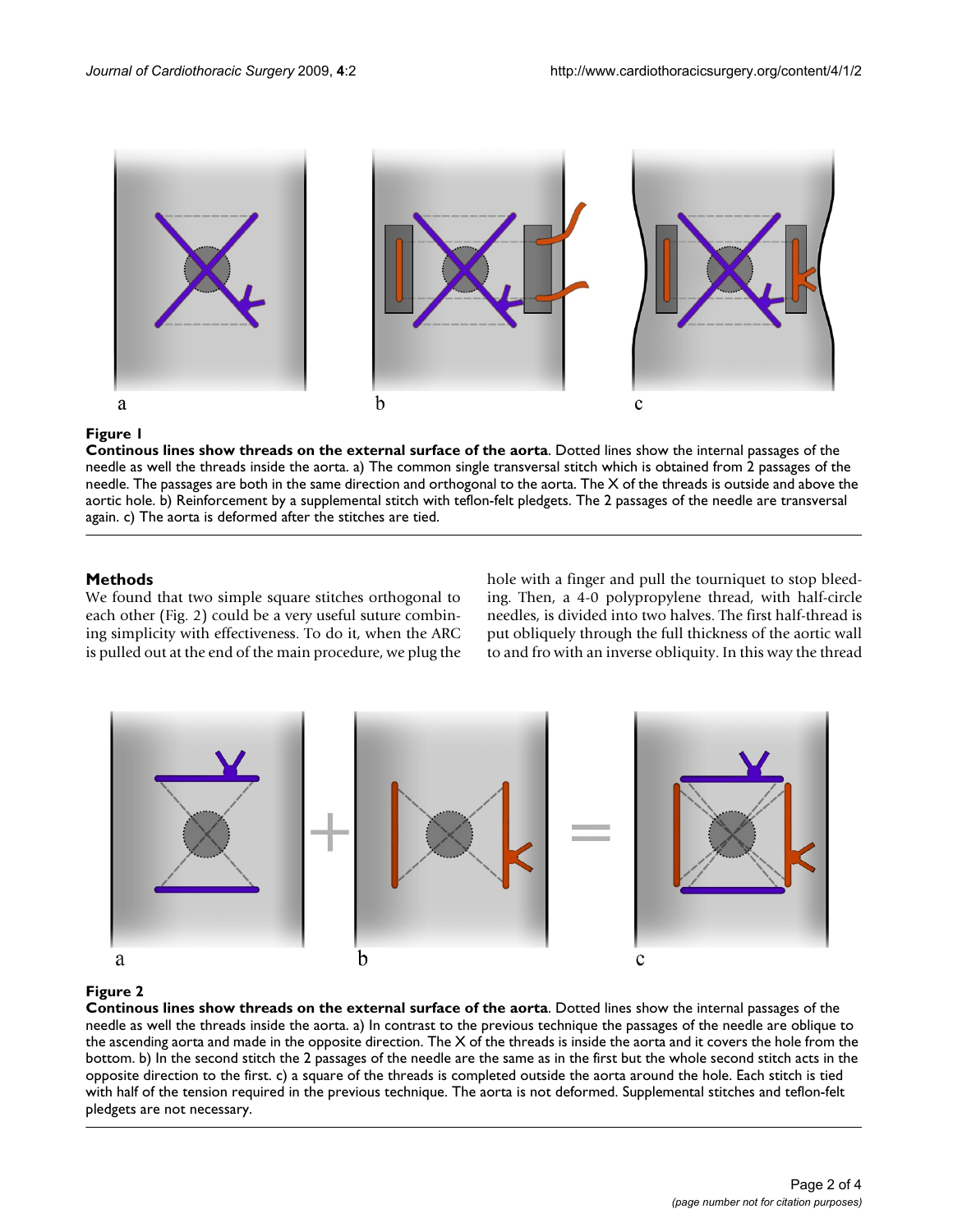draws a crossing (X) inside the aorta while it draws two sides of a square outside (Fig. 2a). The second half-thread does the same thing but in an orthogonal direction (Fig. 2b). It draws another X inside and completes the square outside, around the hole to be closed (Fig. 2c, Fig. 3, Fig. 4).

#### **Results**

No comparison or study was planned for this elementary technique. We observed the positive results of the method over the years. In hundreds of patients there was no need to reinforce the closure by supplemental stitches with or without teflon-felt pledgets. Moreover, though sometimes wound dehiscence and infections obviously occurred even in our patients, none of them resulted in a remaining chronic infection or fistula.

#### **Discussion**

Aortic root cannula (ARC) is a standard component of the cannulation set [1]. It is a small cannula, which is inserted by a big needle in the ascending aorta, proximal to the clamp site. ARC has many functions: delivering the antegrade cardioplegia, suction of the retrograde cardioplegic solution, aortic venting of the left ventricle and finally at the end of the surgical procedure it is useful for de-airing manoeuvres. On completion of the surgical procedure, to close the hole after withdrawal of the ARC, the aortic wall is usually pinched by transversal stitches (Fig. 1a) or alternatively it is crumpled by a purse-string suture. Nevertheless, hemostasis is sometimes difficult to obtain because closure is done under normal, recovered aortic pressure.



#### Figure 3

**The two orthogonal full-thickness stitches**. The blood is stopped at this moment by pulling the tourniquet which until now has fastened the aortic root cannula. The procedure, in this case, was an aortic valve replacement.



**Figure 4 The square drawn by the two stitches**. The adventitial thread in the tourniquet can be removed or tied.

Some problems could arise by the usual techniques such as bleeding, need for re-exploration, need for multiple sutures with prosthetic materials, but even dissection [2] or rupture [3] have been described. It often requires additional stitches buttressed with teflon-felt pledgets (Fig. 1b). For safety's sake, some surgeons use felt pledgets routinely.

Two aspects could be considered for the closure of this small hole. The first relates to the use of teflon-felt pledgets and the second to how the stitches work.

Prosthetic material, especially when porous, is highly sensitive to bacterial implantation and, in some patients, it is responsible for chronic infections and fistulas [4]. The usual site of ARC insertion – i.e. the anterior aspect of the ascending aorta – is very near to the posterior aspect of the sternal bone. After the thymus remnant is divided and the pericardial sac left open, the anterior aspect of the ascending aorta becomes very near to the posterior aspect of the sternal bone and the cut line, which is a frequent site of wound infection. Even better, transient contamination is always present during surgical procedures and such contamination is usually counteracted by the immunocompetent system of the patient [5]. Indeed, other factors favour bacterial implantation: the exposition of the sternotomy incision for a long time, the necrosis of the border of periostium after cauterization, the contact of the sternal wound with many foreign materials (bone wax, steel wires, subcutaneous threads, irritating disinfectant solutions, which could go down by capillarity). The combination of all these factors – i.e. the proximity of the porous material to the sternal incision and the exposure of the